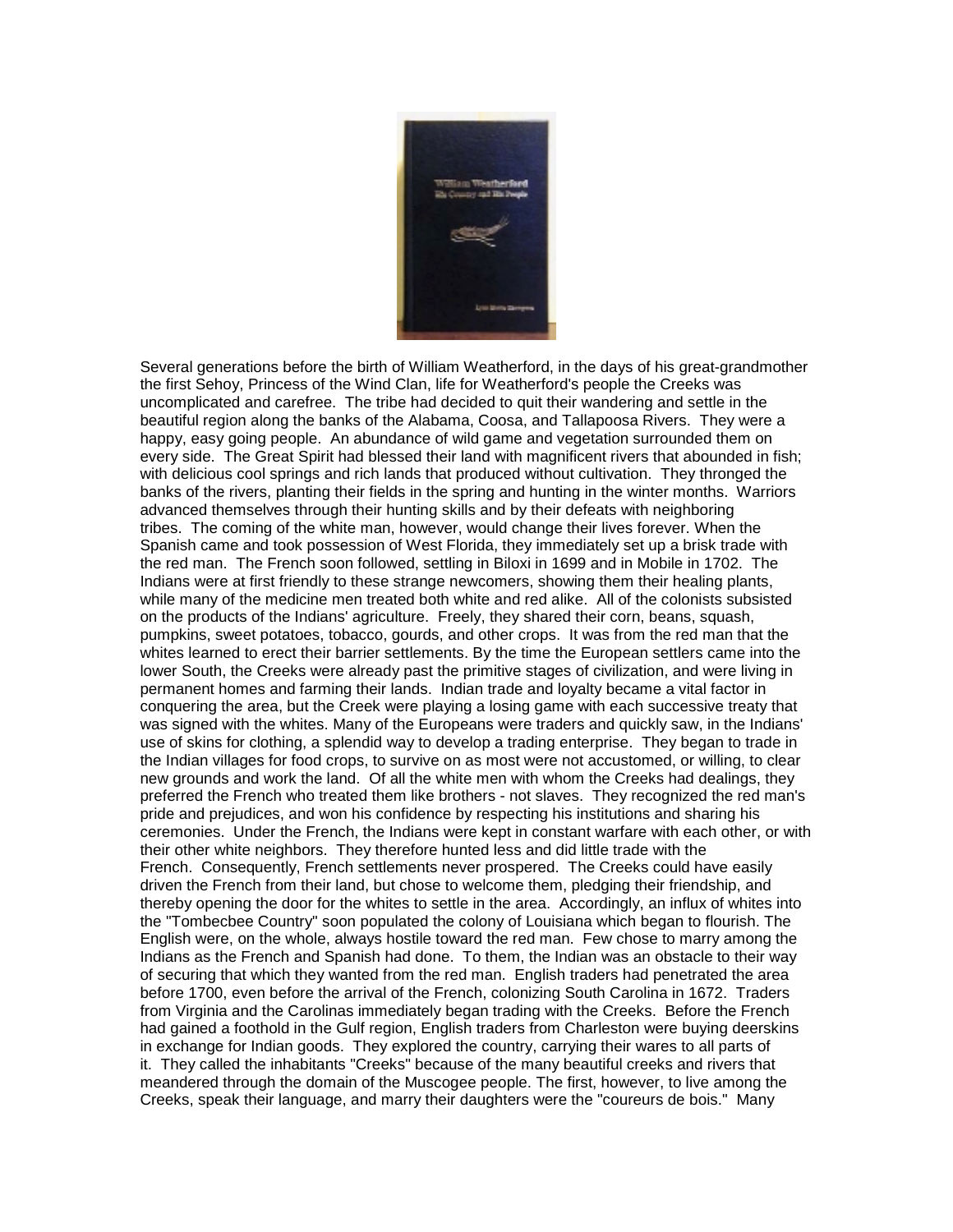served as scouts for LaSalle and Bienville. The background of these men varied. Some were English and Spanish traders, mingled with Yankee frontiersmen, and considered themselves "stateless", many of these Indian countrymen were the first English speaking people to enter what is now known as Alabama. They acknowledged and practiced the customs of the Creeks. The chiefs gave them plots of land to cultivate, and upon taking Creek wives, they became a part of the local community. Such men were Lachlan and Alexander McGillivray. Another was Charles Weatherford, the father of William Weatherford (later to be known as Red Eagle). Many of the self-sufficient men banded together before the state of Georgia was formed in 1722, and began making great fortunes by trading with the red man. As the white population around them slowly grew, the Muscogee people began receiving more tribes into their confederacy. They were eager to gain all the strength they could to ward off encroachments by the English from South Carolina. They could see that competing colonial powers, as well as individual fortune seekers, were attracted by their country and the French outpost in Fort Toulouse. Each group of white settlers wooed the red man's favor, but each was still too busy trying to oust the other to worry about expelling the Indians. When Georgia was made a colony, the Creek Confederacy was bound on the west by the Mobile River and by the ridge that separated the waters of the Tombigbee from those of the Alabama; on the north by the Cherokees; on the northeast by the Spaniards; and on every other border by the Atlantic Ocean and the Gulf of Mexico. The centers of her population were on the Tallapoosa and Coosa Rivers where twenty five towns were located. On the Chattahoochee were twelve more principal towns, while smaller villages were located on the creeks and streams. The Creeks and the Georgians had never fought up to this point. A treaty, signed when Georgia was colonized, relinquished to the British government the lands between the Savannah and Altamaha; it stipulated that English traders be allowed to establish themselves in any part of the Creek Nation. Immediately, Augusta became a mecca for Indian traders. Annually, about 2,000 packhorse loads of peltry were purchased. The English began to despise the red man as their power grew and their hunger for land increased. The Upper Creek towns on the Alabama, Coosa, and Tallapoosa Rivers were under the influence of the French, later seeking protection under the Spanish. The Lower towns accepted the English. Thus the greater body of the Upper Creeks were bitter enemies of the Georgians. The Muscogee, however, remained friendly with the British and the French, hoping to spare their nation undue hardships. As time passed, this strong hatred of the Muscogee for the British colonist became an inherited trait; it increased and was fostered wholeheartedly by the French. Still, the connections that had been formed with the Creeks by such marriages as that of Lachlan McGillivary to the Princess Sehoy did not allow the French ever completely to alienate the Creeks from the British colonists. The Creeks had looked favorably on the white traders before the "mercenary empirics" began to corrupt them. But all of this changed when general license was tolerated. Their land began to swarm with undesirable white people, and corruption of morals crept in. These "idle white savages" hurt the honest traders by filling the Indians with rum and liquor. The Indians succumbed easily to the taste for rum, and legitimate merchants found this an easy way to beat down prices. The red man's way of life changed in many ways through contact with the white man. Bow and arrow gave way to the gun. Gradually he learned to use tools and utensils which he could purchase instead of making. It was becoming more and more apparent that the white man was here to stay. Therefore, the Creeks and Cherokees started to strengthen their central government and update their way of life, enabling them to deal with the white man. When the French and the Spanish relinquished their posts and left the area, it was Lachlan and other fellow clansmen who took over the vast commercial empire which the French had maintained. The English had never been able to establish a tightly controlled trade with the Indians who, in turn, did not trust the whites. This period of English rule, however, brought about much change. Anglo-Saxon institutions were introduced, the population's increased, and material progress was made but tensions were created. The British cut out a road connecting Pensacola and Mobile. "Congresses" with the Indians were held, hoping to keep the Creeks from allying with Spain; Tories began to flock into the area from the Carolinas; and the presence of the British on the Gulf Coast created tension among the Indian tribes. The Creeks could no longer cope with the Europeans rivalry. Their whole nation was surrounded: English settlements on the east; Cherokees on the northeast; Choctaws on the west; Chickasaws on the north and northwest; and east and West Florida on the south. The Creeks became jealous of the